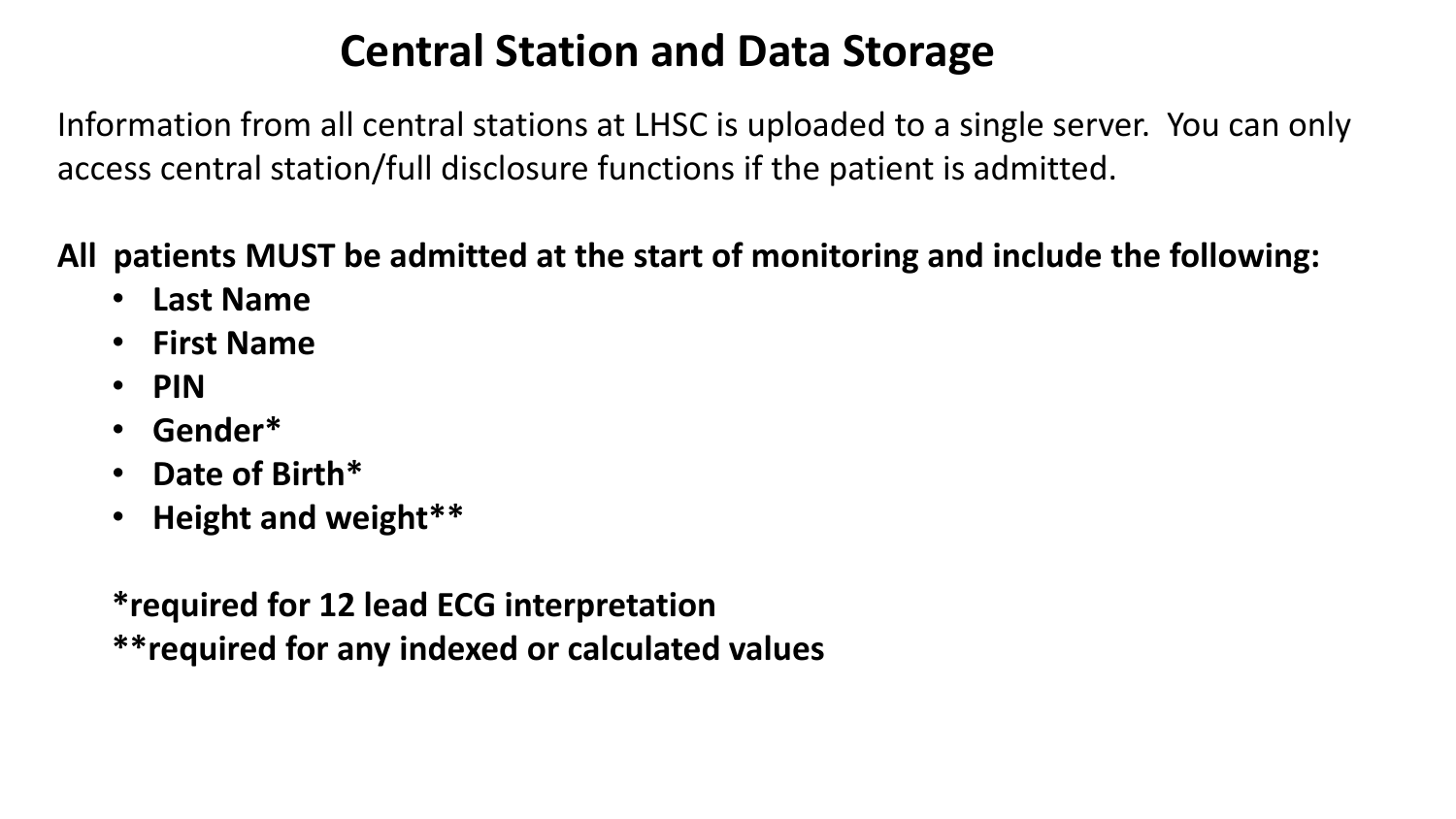

**From each bedside, data is routed through a central station and uploaded to the main network server. Monitoring data can subsequently be transferred from the network to any bedside monitor with 7 days of admission.**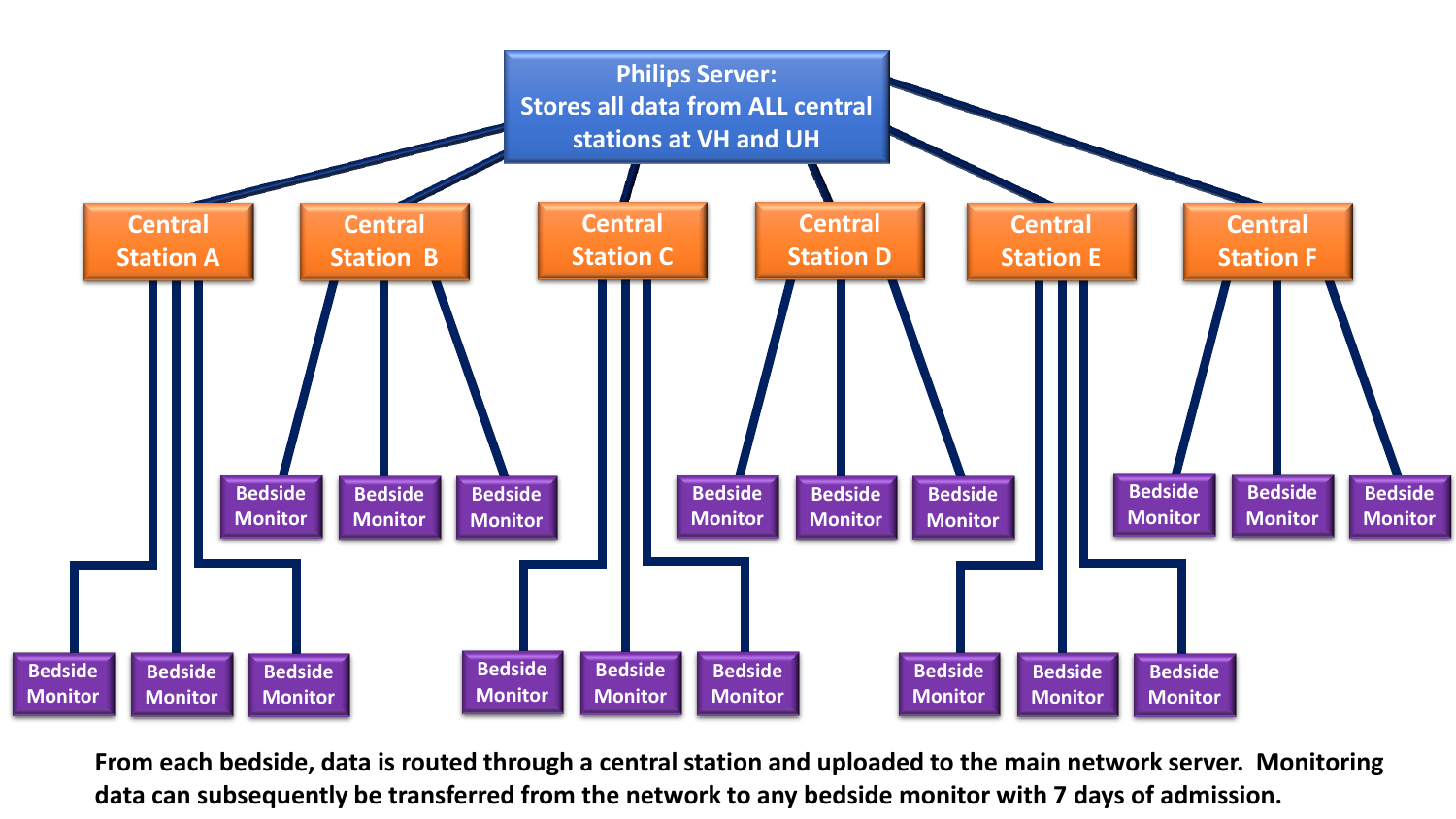### **Central Station and Data Storage**

In critical care, data from each bedside is sent to the central station in the same bay. Each bay will be a unique central station. Data from the central station in the bay will be uploaded to the LHSC network server.

All printing functions are sent to the central station in the bay. Print functions are then sent to the printer from the central station. If the central station in the bay goes down, data cannot get from the bedside to the network storage. You cannot view patients in another Bay or print from another Bay.

If a central station goes down, data will be stored locally at the bedside. As soon as the central station is working again, local data will be uploaded to the central station and subsequently the LHSC network.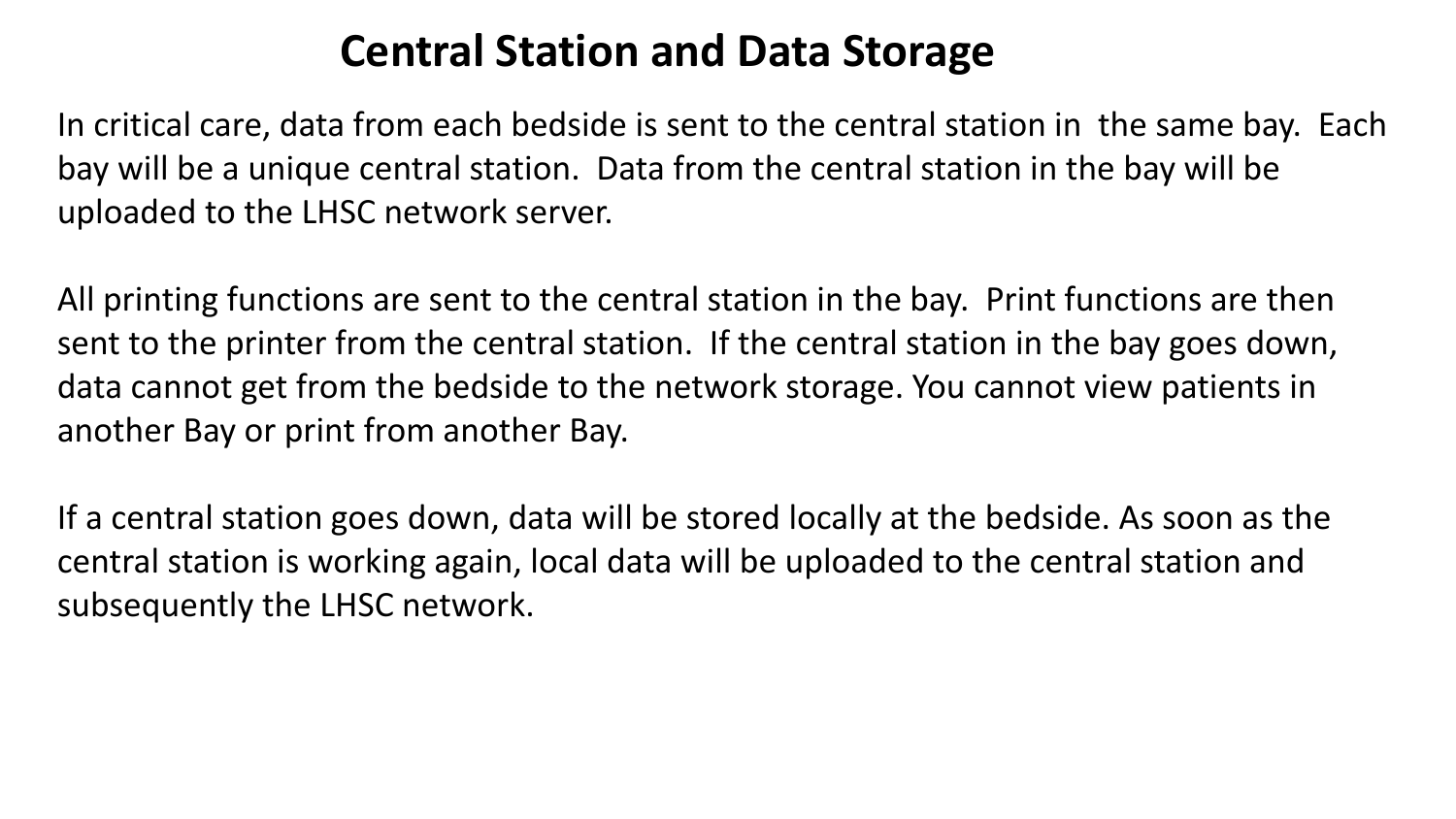# **Printing**

Printing requests should be initiated from the Central Station. If initiated from the bedside, grid paper will not be included.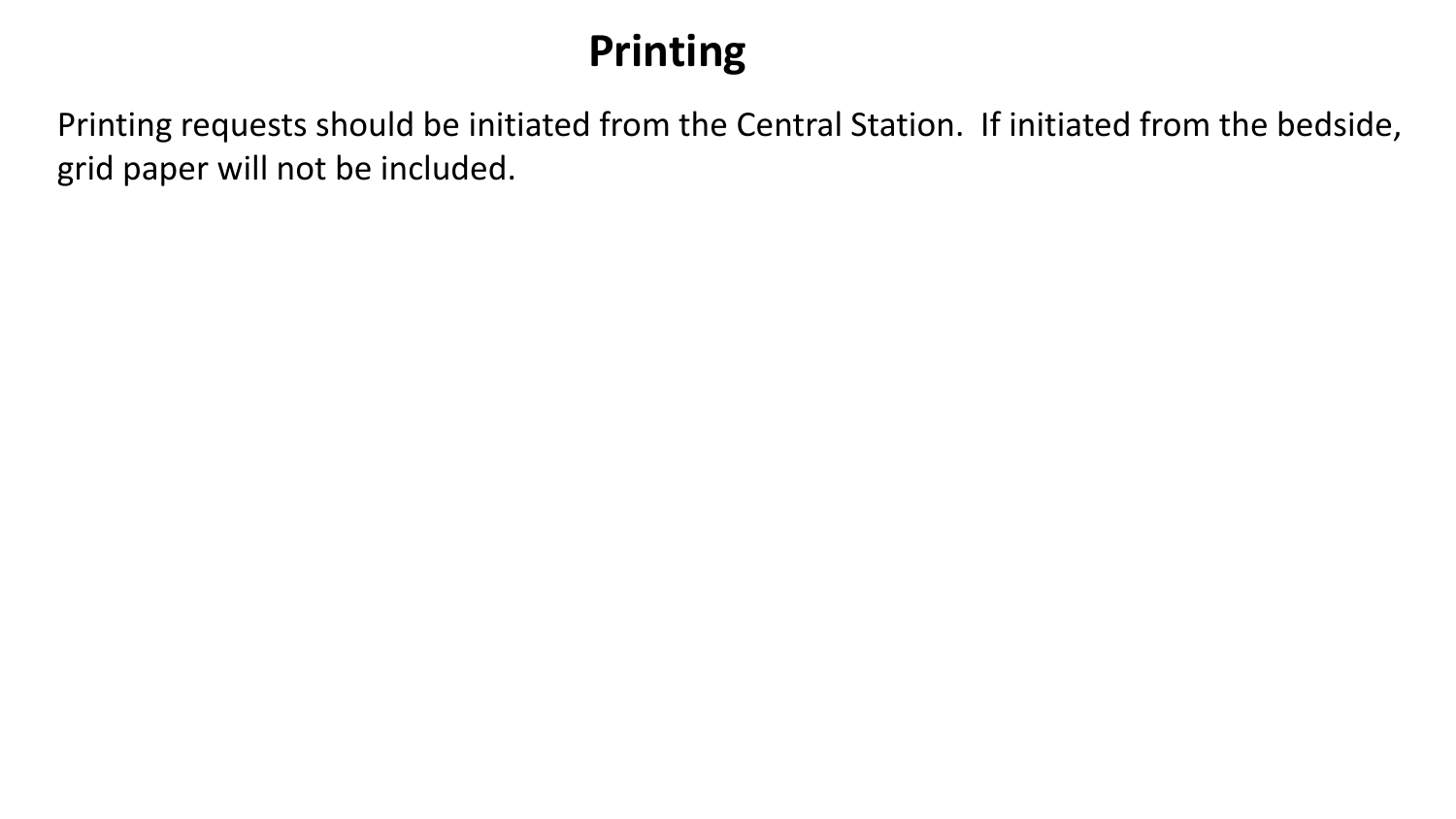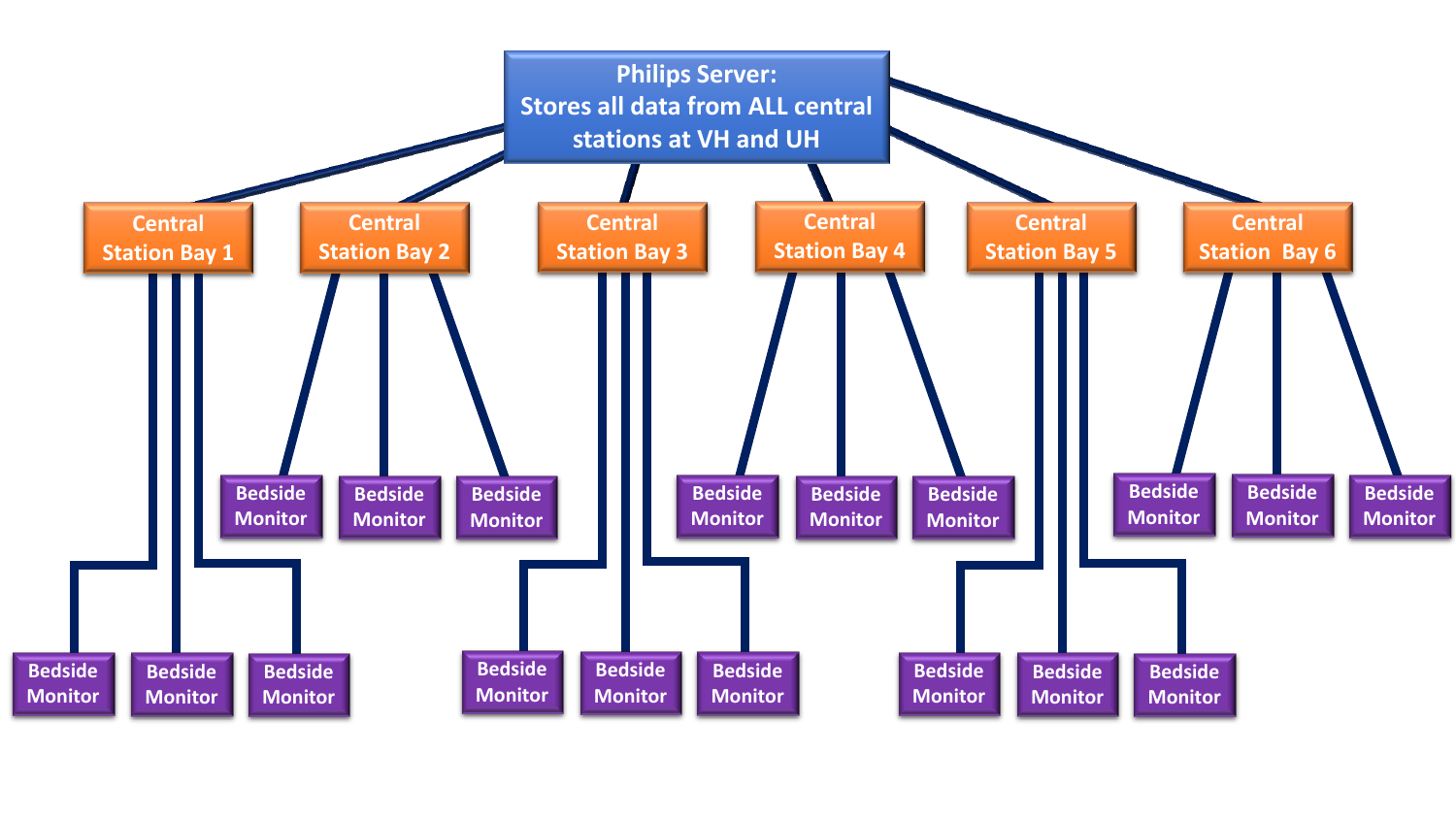### **Central Station and Full Disclosure**

All individual waves and rhythms are stored and can be retrieved from the central station. Waves are stored for 7 days; alarms are saved indefinitely. Alarms are saved indefinitely.

Our Philips monitoring data will not interface with Cerner until we have gone to full Electronic Patient Record (EPR). Although monitoring data will be stored and will be retrievable for 7 days, if you want it to become part of the permanent chart, you need to print a copy and place it in the paper chart until the EPR is complete. We do have full disclosure for EEG and 12 Lead ECG.